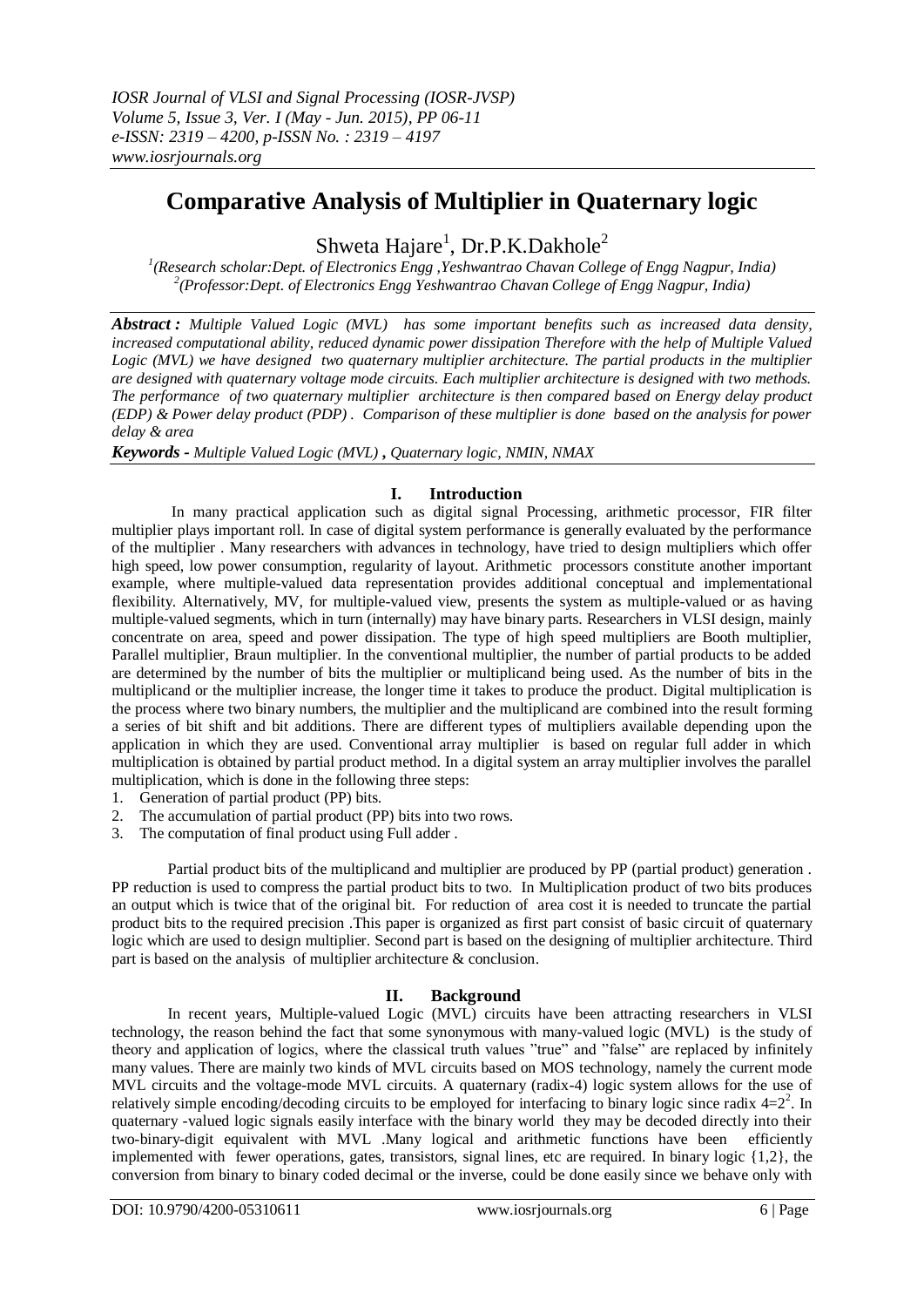simple numbering set  $\{0,1\}$ . In higher valued logic  $[3,4,5]$  such as ternary  $\{0,1,2\}$ , quaternary  $\{0,1,2,3\}$  and quinary  $\{0,1,2,3,4\}$ , the matter of conversion becomes different and done in a very difficult way. The base radix for the work is Quaternary logic (radix-4-valued) quaternary logic offers all the benefits of MVL such as reduced area due to signal routing reduction along with the important advantage of being able to easily interface with traditional binary logic circuits.<sup>[2][3]</sup>

# **III. Quaternary Circuit Design**

This circuit is a CMOS circuit operates with four voltage levels corresponding to 0V and other three power supply lines of 1V, 2V and 3V.

#### **3.1 NMIN gate**

In quaternary logic, binary NAND gate is replaced by NMIN gate & AND gate is replace by MIN gate [4][12]. The MIN operation sets the output of the MIN circuit to be the lowest value of inputs. MIN gate is equal to AND gate in binary. NMIN gate is not of MIN gate. In binary AND gate, minimum of two inputs of the gate are chosen at the output. NAND gate is not of AND gate. Similarly in quaternary logic gates minimum of two inputs are chosen for MIN gate. NMIN circuit is combination of the inverter and a common binary AND circuit.

#### **3.2 NMAX/MAX Gate**

In quaternary logic, binary NOR gate is replaced by NMAX gate & OR gate is replaced by MAX gate [4][12]. NMAX gate is not of MAX gate. The MAX operation sets the output of the MAX circuit to be the largest value of inputs. OR gate in binary is equal to MAX gate in quaternary. NMAX gate is not of MAX gate circuit. The MAX gate is a circuit of multiple inputs and sets the output in the higher value of all entries. NMAX circuit is combination of the inverter and a common binary OR circuit.MAX circuit is by adding one inverter at the output of NMAX gate .

# **IV. Quaternary Multiplier Architecture**

Basic multiplication can be realized by the shift add algorithm by generating partial products and adding successive properly shifted partial products. Thus multiplication is proportional to the number of partial products to be added [1]. In all multiplier circuits, two types of adder cells are present. They are half adder and full adder. Output of the multiplier is shown in Table 1.The high speed techniques is essential for the adder to work in high speed, implementing the adder in any one of the way. Delay of the circuit depends on the number of inversion levels. Circuit size depends on the number of transistors in the circuit. Multiplication is the one of the most important function carried by ALU. To carry out mathematical high speed operations, most advanced digital systems incorporate a parallel multiplication unit . Multipliers are used in arithmetic logic unit in case of microprocessor. A digital signal processing system requires multipliers to implement algorithms such as convolution and filtering. For the design of multipliers three important criteria are the chip area, speed of computation and power dissipation.

### **4.1 Quaternary Serial Multiplier**

Serial multiplication is the process of computation of the partial product and summing the partial product together. Serial multiplier are simple in architecture because both the operand enter serially. Quaternary ripple carry adder based multiplier consist of multiplicand SISO shift register, multiplier SISO shift register, product SISO shift register, single digit multiplier, an array of HA cells configured in a carry ripple organization . The speed of operation of serial multiplier is slow because of operand entering serially. In Quaternary ripple carry adder based multiplier the partial product accumulation operation is serial, because after *n* iterations final product is available where *n* is the maximum number of digits in each operand. In Quaternary ripple carry adder based multiplier after each clock cycle multiplier digit is multiplied with multiplicand value with the help of single digit multiplier, the result of this multiplication is then added to the partial product, the partial product is then stored in partial product register, partial product shift register shift the partial product after every clock cycle. Quaternary RCA multiplier structure is then implemented with carry look-ahead adder as shown in Fig 1 .Then comparative analysis of Quaternary ripple carry adder based multiplier & quaternary carry look-ahead multiplier is done based on power & area as shown in fig.4 & fig. 5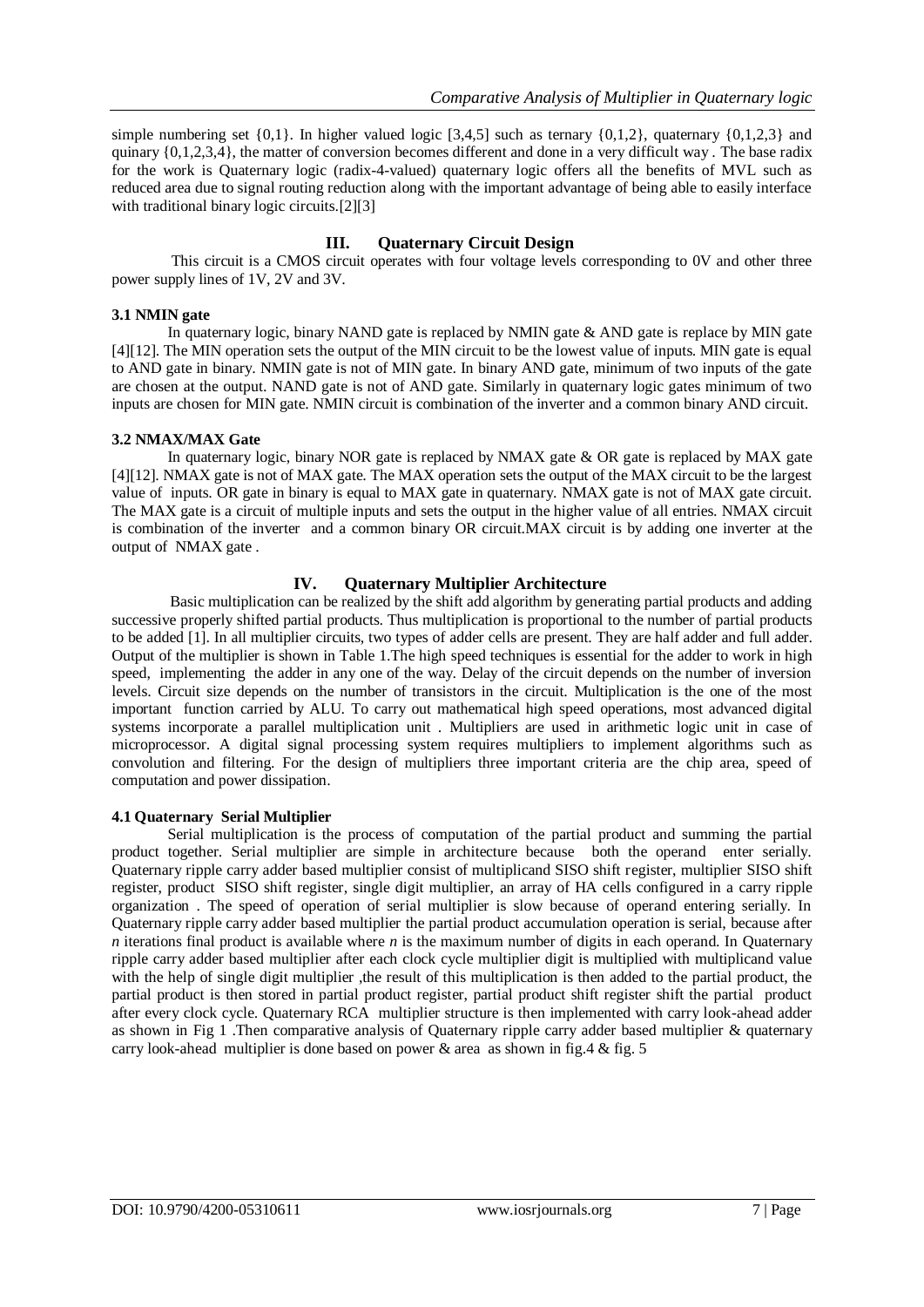|             |                  |                | Table I. Truth Table Of Quaternary Multiplier |                  |
|-------------|------------------|----------------|-----------------------------------------------|------------------|
| $\mathbf C$ | $\bf{B}$         | A              | <b>CARRY</b>                                  | <b>SUM</b>       |
| $\bf{0}$    | $\mathbf{0}$     | $\bf{0}$       | $\bf{0}$                                      | $\bf{0}$         |
| $\bf{0}$    | $\mathbf{0}$     | $\mathbf{1}$   | $\mathbf{0}$                                  | $\mathbf{1}$     |
| $\bf{0}$    | $\bf{0}$         | 2              | $\bf{0}$                                      | $\boldsymbol{2}$ |
| $\bf{0}$    | $\bf{0}$         | 3              | $\bf{0}$                                      | 3                |
| $\bf{0}$    | $\mathbf{1}$     | $\bf{0}$       | $\bf{0}$                                      | $\mathbf{1}$     |
| $\bf{0}$    | 1                | 1              | $\mathbf{0}$                                  | $\mathbf{1}$     |
| $\bf{0}$    | $\mathbf{1}$     | 2              | $\mathbf{0}$                                  | $\overline{2}$   |
| $\bf{0}$    | 1                | 3              | $\bf{0}$                                      | 3                |
| $\bf{0}$    | $\overline{2}$   | $\bf{0}$       | $\mathbf{0}$                                  | $\bf{0}$         |
| $\bf{0}$    | $\boldsymbol{2}$ | 1              | $\bf{0}$                                      | $\boldsymbol{2}$ |
| $\bf{0}$    | $\overline{2}$   | $\overline{2}$ | 1                                             | $\bf{0}$         |
| $\bf{0}$    | $\overline{2}$   | $\mathbf{3}$   | 1                                             | $\overline{2}$   |
| $\bf{0}$    | 3                | $\bf{0}$       | $\mathbf{0}$                                  | $\bf{0}$         |
| $\bf{0}$    | 3                | $\mathbf{1}$   | $\mathbf{0}$                                  | 3                |
| $\bf{0}$    | 3                | $\overline{2}$ | 1                                             | $\overline{2}$   |
| $\bf{0}$    | 3                | 3              | $\overline{2}$                                | $\mathbf{1}$     |
| 1           | $\mathbf{0}$     | $\bf{0}$       | $\mathbf{0}$                                  | $\mathbf{1}$     |
| 1           | $\mathbf{0}$     | 1              | $\mathbf{0}$                                  | $\mathbf{1}$     |
| 1           | $\mathbf{0}$     | $\overline{2}$ | $\mathbf{0}$                                  | $\mathbf{1}$     |
| 1           | $\bf{0}$         | 3              | $\bf{0}$                                      | $\mathbf{1}$     |
| 1           | $\mathbf{1}$     | $\bf{0}$       | $\mathbf{0}$                                  | 1                |
| 1           | 1                | 1              | $\mathbf{0}$                                  | $\overline{2}$   |
| 1           | 1                | $\mathbf{2}$   | $\mathbf{0}$                                  | 3                |
| 1           | $\mathbf{1}$     | 3              | 1                                             | $\bf{0}$         |

### *Comparative Analysis of Multiplier in Quaternary logic*





# **4.2 Quaternary Combinational Array Multiplier**

In quaternary Combinational array multiplier partial products are generated simultaneously. In quaternary Combinational array multiplier each partial product bit of the multiplication can be computed in parallel. In combinational array multiplier , the array consist of structure of quaternary Half adder & quaternary full adder as shown in Fig 2. Similar to the combinational array we have designed quaternary Braun multiplier as shown in Fig. 3 . Comparative analysis of power & area of Quaternary parallel & Braun multiplier are shown in Fig. 6 & Fig 7. The power delay product (PDP) is calculated by (1) which is the product of average power dissipation and propagation delays. The PDP of serial & parallel multiplier is then compared. The Energy Delay Product (EDP) of the multiplier circuit is measured by (2)

#### PDP=Power \*time (1)

 $EDP = Average Power Disipation * (Delay)<sup>2</sup>$ 

 (2) Fig. 9 & Fig. 10 shows power delay product (PDP) and Energy Delay Product (EDP) of quaternary combinational & serial multiplier .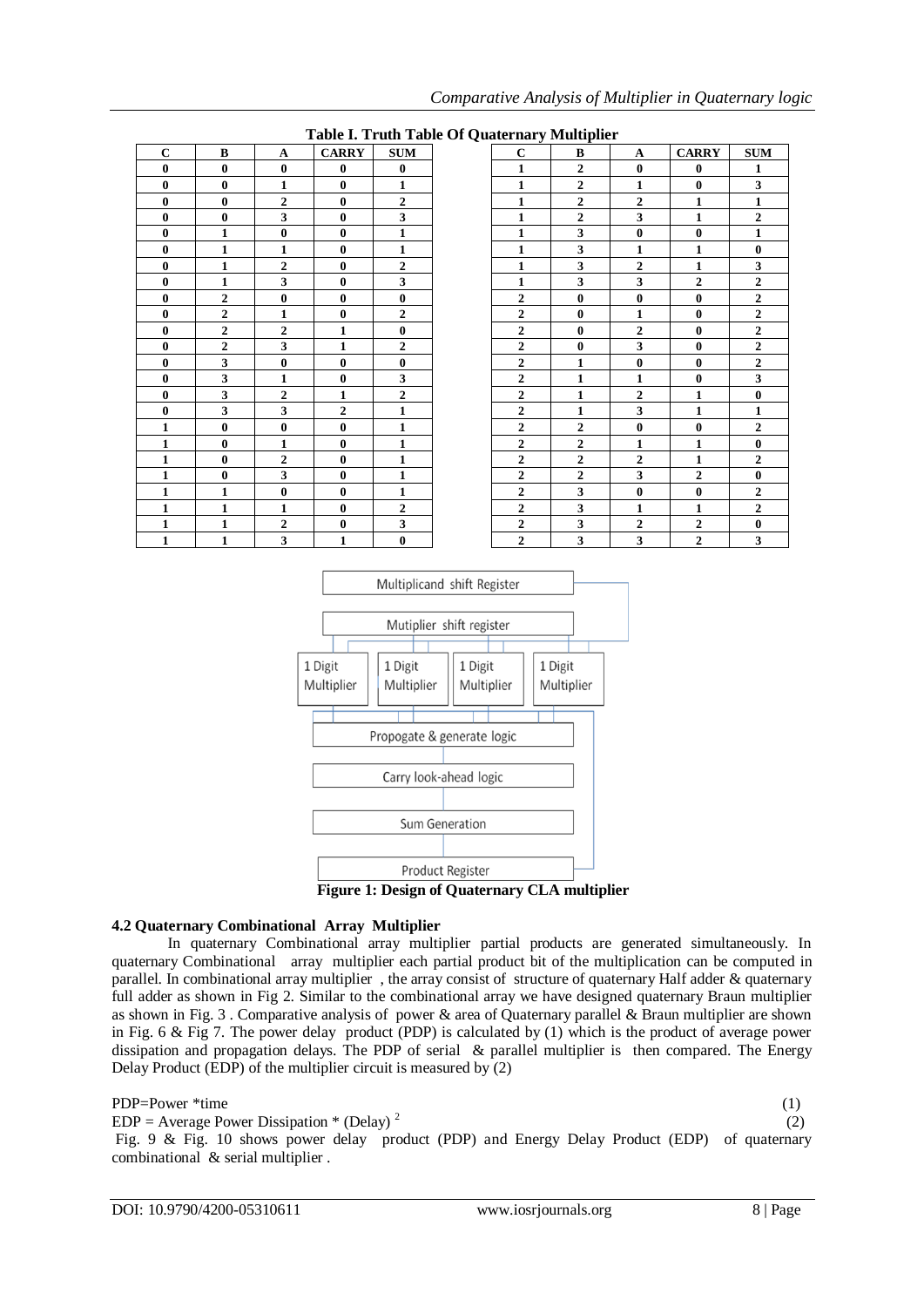# *Comparative Analysis of Multiplier in Quaternary logic*



# **V. Result & Conclusion**

In this paper we have proposed design of various quaternary multiplier architecture. Simulation of the proposed circuits is carried out for 180nm technology using Tanner EDA tool. Here we proposed comparison of quaternary multiplier in terms of power, area. The analysis result shows that area required for quaternary multiplier is more than area required for binary multiplier, the quaternary multiplier circuits have decreased dynamic power dissipation characteristics and improved timing performance when compared to binary circuits with equivalent word sizes as shown in Fig. 8. In the case of the serial multiplication circuits, an average of 20% more transistors are required for the quaternary implementation. However, the parallel multiplier circuits resulted in a decrease of 14%, 24%, and 33% in transistors respectively for the increasing operand word sizes. Here we have compared binary equivalents for operand word sizes of 8, 16, and 32quaternary digits. The corresponding binary circuits are synthesized using tanner EDA tool for 16, 32, and 64 bit operand word sizes for power dissipation, area. From PDP and EDP graph as shown on Fig. 9  $&$  Fig. 10 it is concluded that as compared to serial multiplier quaternary parallel multiplier is fast in speed performance and full-swing This type of multiplier can be used for the design of ALU.

### **Acknowledgment**

The authors would like to acknowledge & express thanks to Vasundara Patel K S, Mitchell A. Thornton, Satyendra R.P.Raju Datla for giving idea for the design of the quaternary circuit.

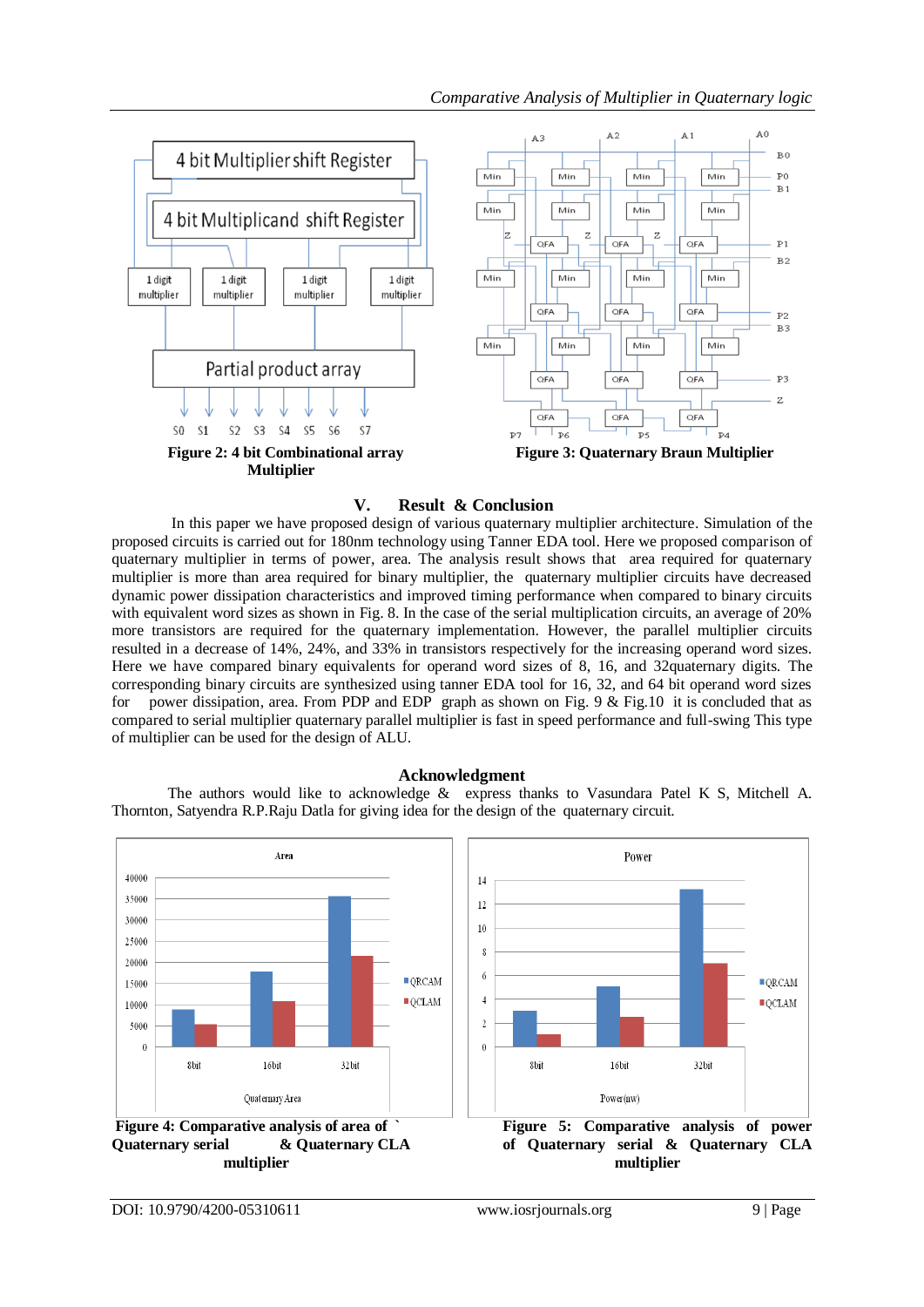

Area

 $\blacksquare$  QAM

**Braun** 









16bit

Quaternary Area

32bit

8bit



**Figure 8. Comparative analysis of Quaternary Figure 9. Comparative analysis of Serial & binary Serial Qcombinational <br>
<b>Quaternary combinational array array multiplier & binary parallel multiplier multiplier &Q Serial multiplier**



**Figure 10. Comparative analysis of Quaternary Serial & Quaternary combinational array multiplier multiplier**